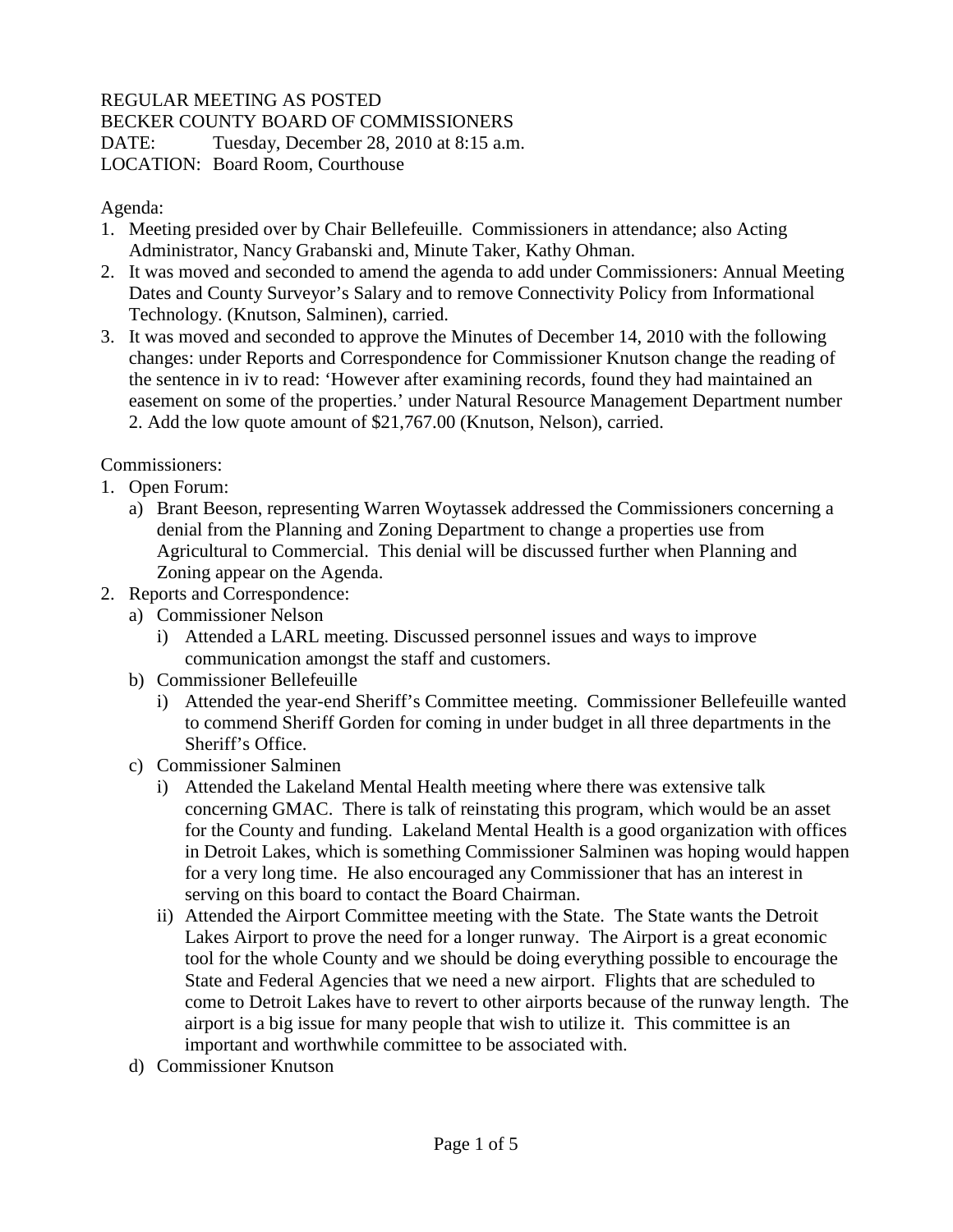- i) Attended the Prairie Lakes Municipal Solid Waste Authority Joint Powers Board. Three contracts were approved at this meeting. Commissioner Knutson would like to have a presentation given to the Board in the New Year.
- e) Commissioner Schram
	- i) Attended a meeting at Human Services and was involved in a videoconference with a company that provides a process to go paperless. Could align with Otter Tail or Clay Counties.
	- ii) Attended a Winter Trails meeting. The County Engineer is in charge of the trails and Guy Fischer is in charge of grants. The new groomer was presented.
- iii) Attended the West Central/Land of the Dancing Sky Agency on Aging. Approved the budget for 2011.
- 3. Commissioners Appointments:
	- a) It was moved and seconded to appoint Keith Peterson to the Becker County EDA Board. ( Schram, Nelson), carried.
- 4. 2011 Commissioners Compensation
	- b) It was moved and seconded to pass Resolution 12-10-2A that on January 1, 2011 the Becker County Commissioners annual salary will be established at: \$22,137; the Chair of the Becker County Boards annual salary will be established at \$22,737 and the per diem for meeting attendance, other than regular Commission meeting, will be \$50. (Nelson, Salminen), carried.
- 5. 2011 Budget
	- a) It was moved and seconded to pass Resolution 12-10-2B to pass the 2011 Budget with one correction of changing the year from 2010 to 2011. (Nelson, Schram), carried.
- 6. Administrator Vacancy
	- a) It was moved and seconded to extend a conditional offer to Mr. Tom Mortenson as County Administrator contingent to a background check and discussion of salary. (Salminen, Schram), carried.
- 7. MN Rural Counties Caucus.
	- a) It was suggested to bring the idea of joining the MN Rural Counties Caucus back to the Finance Committee and they can bring a recommendation to the County Board.
- 8. County Surveyor's Salary
	- a) It was moved and seconded to provide \$1,000 for this year and to set the compensation for \$8,400 a year for 2011. Discussion followed. It was moved and seconded to amend the motion to set the compensation for \$8,900 a year for 2011. (Nelson, Knutson), carried. The first motion was amended to read it was moved and seconded to add an additional \$1,000 for this year and to set the compensation for \$8,900 a year for 2011. (Knutson, Salminen), carried.
- 9. Annual Meeting Dates
	- a) It was moved and seconded to pass Resolution 12-10-2E with addition that this would replace Resolution 12-10-1A that sets the Becker County Board of Commissioners Meeting schedule for 2011. Discussion followed and Commissioner Salminen made a motion to pass Resolution 12-10-2F that rescinded Resolution 12-10-1A. It was moved and seconded to withdraw the second motion to pass Resolution 12-10-2F. (Salminen, Knutson), carried. It was moved and seconded to pass Resolution 12-10-2E with addition that this would replace Resolution 12-10-1A that sets the Becker County Board of Commissioners Meeting Schedule for 2011. (Salminen, Knutson), carried.

Auditor-Treasurer, License & Permits, Ryan Tangen Presented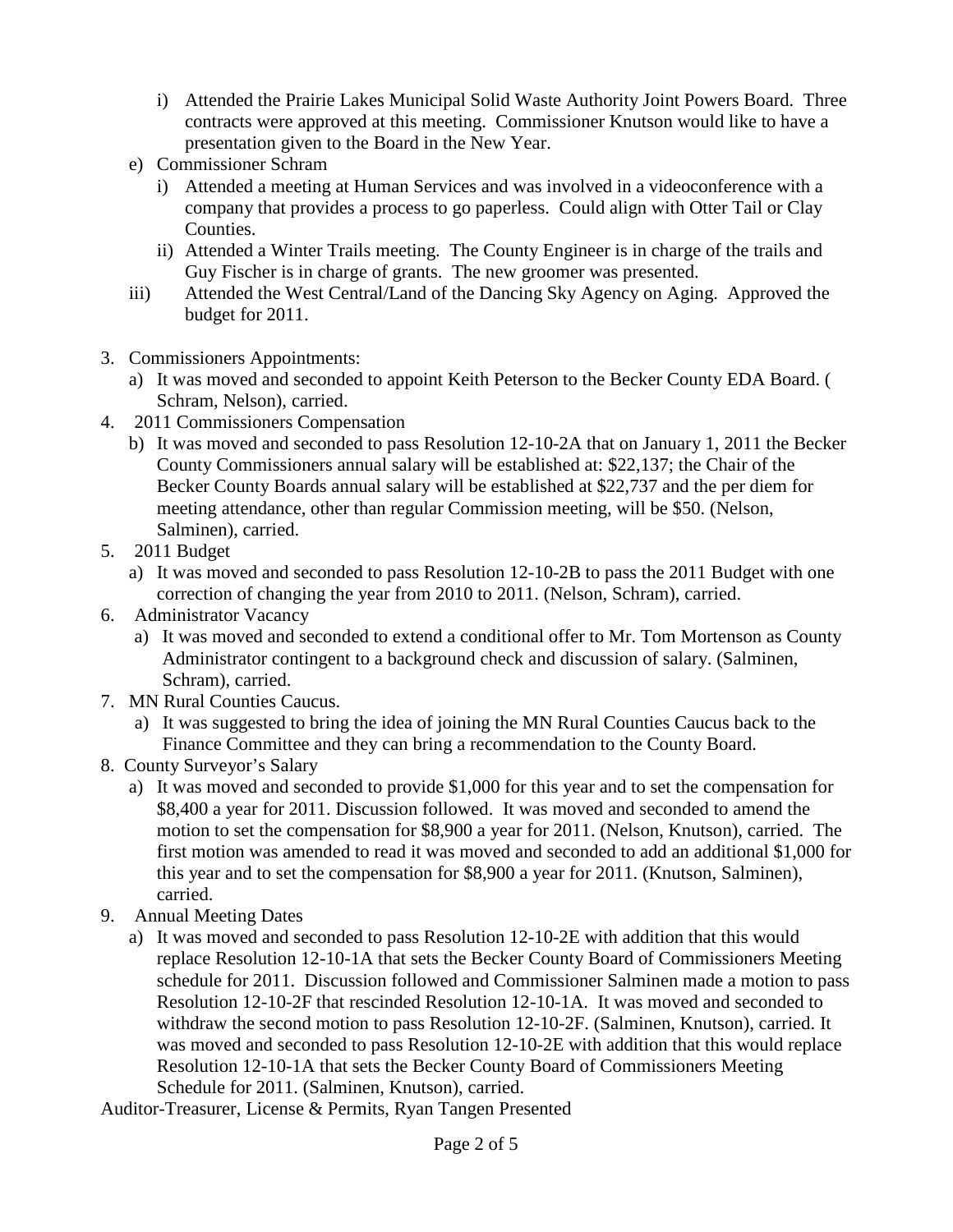- 1. It was moved and seconded to set a public hearing on January 11, 2011 at 9:00 for public input on a new off sale liquor license for Marsha Marie Hall DBA 10,000 Lakes Liquors. (Schram, Knutson), carried.
- 2. Petition for the naming of Public water. This will be discussed at a later time.
- 3. Minnesota Waterfowl Association Request. The background for this request will be discussed in Finance. Additional information is being collected and will be brought back at a later date.

## Finance Committee Minutes

- 1. It was moved and seconded to approve the Claims with the following condition: to authorize the Auditor-Treasurer to review and pay additional year end claims presenting a full register of warrants paid at the next regular board meeting, over 90 day claims (1) Horsley Specialties in the amount of \$400.00 due to missing invoice. (2) Oral & Maxillofacial Surgery in the amount of \$86.00 due to process; the Auditor's Warrants for 12/14/10 in the amount of \$941.83, and 12/15/10 in the amount of \$80.020.06, and 12/22/10 in the amount of \$453.62. (Salminen, Nelson), carried.
- 2. The Human Services claims were reviewed and it was recommended to approve when presented.
- 3. It was moved and seconded to designate \$47,000 from the 2010 budget for the jail roof project to be completed in 2011. (Knutson, Salminen), carried.
- 4. It was recommended by the Finance Committee to accept the low bid when presented from Wastequip in the amount of \$274,696 for the recycling containers.
- 5. It was recommended by the Finance Committee to approve when presented the MCCC contract for Paymate, Treasurer's Financial, Capital Assets and Cash Register.
- 6. It was moved and seconded to recommend to the Board to hold off on any purchase of the Hellikson property until the questions concerning the value, conditions and costs could be evaluated and presented by Ryan Tangen and Steve Skoog. (Salminen, Nelson), carried.

Assessor: Steve Skoog Presented:

1. It was moved and seconded to approve the abatement for PIN #06.0043.003 in Cormorant Township for the amount of \$278.00; for PIN #06.0043.0030 in Cormorant Township in the amount of \$268.00; for PIN #10.0109.000 in Erie Township in the amount of \$90.00; for PIN #10.0109.000 in Erie Township for the amount of \$128.00; for PIN #10.0109.000 in Erie Township in the amount of \$178.00; for PIN #15.0293.002 in Height of Land Township for the amount of \$70.00; for PIN #15.0293.000 in Height of Land Township for the amount of \$716.00. (Salminen, Schram), carried.

2. It was moved and seconded to bring the Abatement Policy currently in effect to the January meeting for further discussion. (Schram, Salminen), carried.

Environmental Services, Steve Skoog Presented:

- 1. It was moved and seconded to approve the 2011 Solid Waste Hauler Licenses in Becker County as long as all paperwork is submitted. (Knutson, Salminen), carried.
- 2. It was moved and seconded to pass Resolution 12-10-2C to set the hours the waste collection and transfer facility located at 23330 County Highway 47 will be open to the public. The hours will be Saturday from 10:00 to 2:00 P.M. each week during the calendar year unless closed by approval by the Becker County Board of Commissioners. (Knutson, Nelson), carried.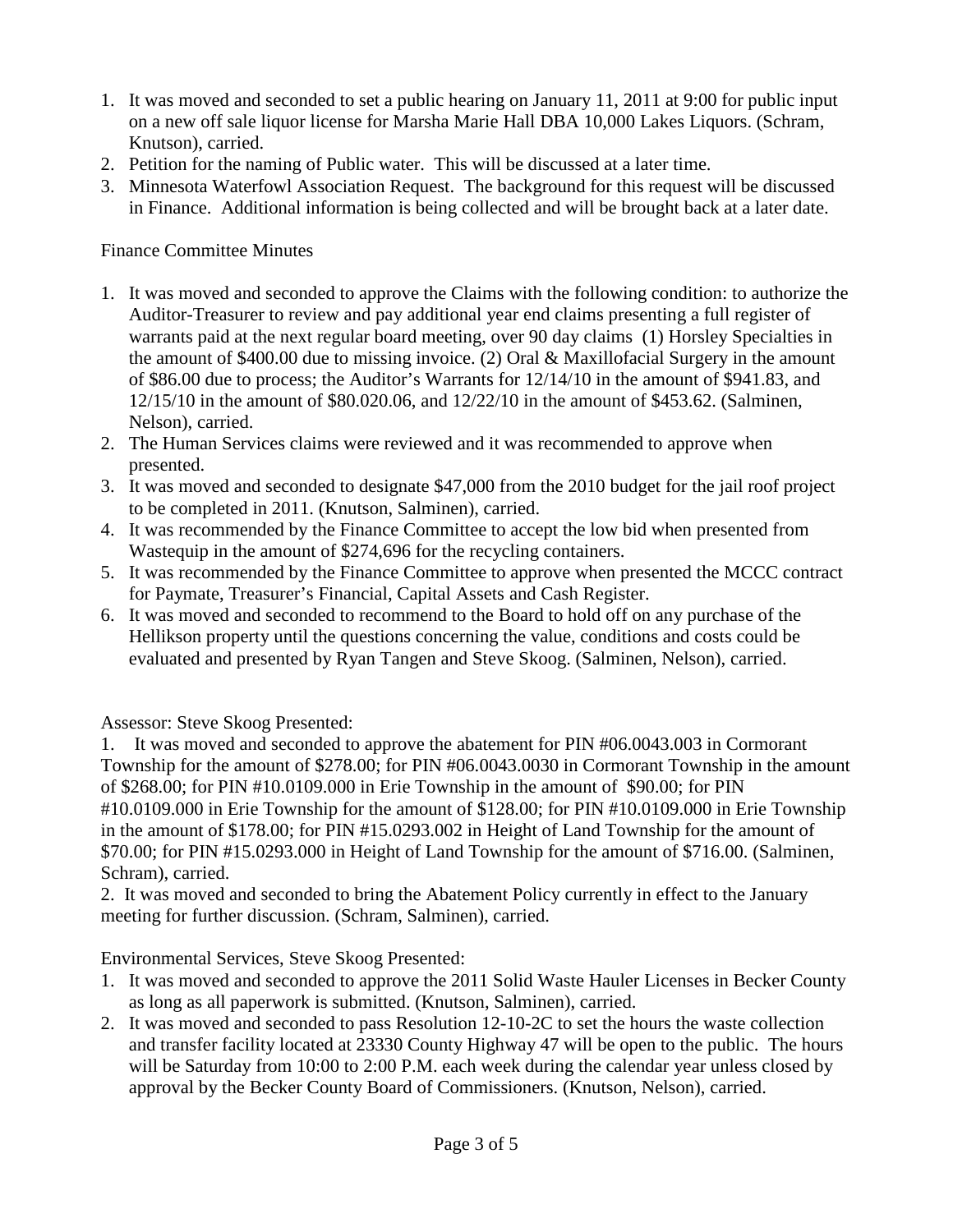3. It was moved and seconded to approve the low bid of \$274,695.58 with sales tax if applicable from Wastequip Manufacturing Company for the purchase of recycling dumpsters. (Salminen, Knutson), carried.

Human Services, Nancy Nelson presented:

- 1. It was moved and seconded to amend the agenda to delete under b. Purchase of Service Agreements # IV. The Village; to add MN Chippewa Tribe Agreement as D and to move Reports to E and Claims to F. (Schram, Salminen), carried.
- 2. It was moved and seconded to approve the renewal of the Memorandum of Understanding with Otter Tail County Social Services. (Schram, Salminen), carried.
- 3. It was moved and seconded to approve the purchase of Service Agreements with James Torkildson. (Schram, Salminen), carried. Commissioner Nelson dissented because this agreement didn't go through the Finance Meeting.
- 4. It was moved and seconded to approve the Purchase of Service Agreements with Lutheran Social Services of Minnesota, Family Resource Center and Lakes Crisis Center (Salminen, Schram), carried.
- 5. It was moved and seconded to approve the Minnesota Care Contract Amendment. (Salminen, Schram), carried.
- 6. It was moved and seconded to approve the Minnesota Chippewa Tribe Agreement. ( Schram, Salminen), carried.
- 7. It was moved and seconded to accept the Child and Family Services Reports, Financial Assistance Report, Adult Services Report and MCD Report. (Salminen,Schram), carried.
- 8. It was moved and seconded to approve the Human Services Claims. (Salminen, Nelson), carried.

Community Health, Nancy Nelson presented:

1. It was moved and seconded to accept the Community Health Report. (Salminen, Schram), carried.

2. It was moved and seconded to approve the Community Health Claims. (Salminen, Schram), carried.

Transit, Nancy Nelson Presented:

1. It was moved and seconded to accept the Transit Ridership Report. (Schram, Salminen), carried.

2. It was moved and seconded to approve the Transit Claims. (Salminen, Knutson), carried.

Information Technology: Rick Kelsven Presented

1. It was moved and seconded to approve the MCCC (Minnesota Counties Computer Cooperative) Contract. (Salminen, Schram), carried.

Planning and Zoning, Patty Swenson Presented:

1. It was moved and seconded to approve the agenda with the following addition of ISTS Shoreland Compliance Program. (Knutson, Salminen), carried.

- 2. Planning Commission Recommendations from the December 21, 2010 Meeting.
	- a. First Order of Business: Woytassek Investments request for a change of zone from agricultural to commercial for the property described as PT W1/2 SW1/4 in Section 14, Township 139, Range 42 in Audubon Township. The property is located at 19363